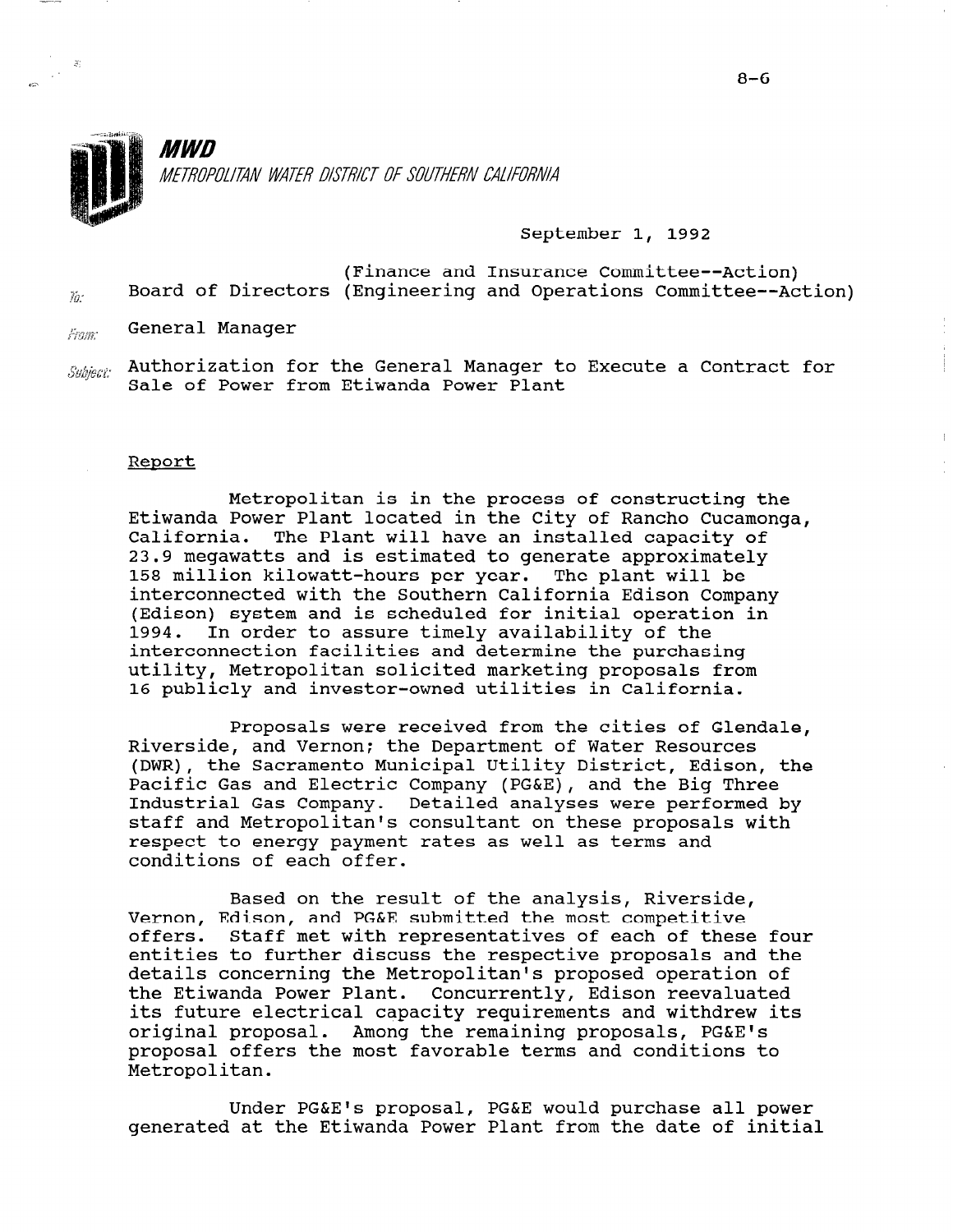Board of Directors -2- September 1, 1992

 $\mathcal{L}$ 

operation and would continue this obligation for 20 years. Metropolitan would be responsible for the cost of the facilities required to interconnect the plant to Edison's power system. Our requirements for water deliveries would have priority over power generation in the operation of the plant.

With respect to capacity and energy payment rates, PG&E would pay Metropolitan monthly, using a payment formula which takes into account net energy delivered during the month, contractually specified heat rates whose values are keyed to the delivery of capacity and energy from the Etiwanda Power Plant during the on-peak and off-peak periods for both the spring and non-spring seasons, projected rates for natural gas, capacity generated at the Etiwanda Power Plant, power plant performance, transmission wheeling and scheduling charges, and transmission line losses. The formula is reflective of PG&E's marginal cost of production from gas-fired generation. Based on estimated costs for 1994, the estimated effective melded rate, which reflects transmission wheeling charges and transmission losses as well as scheduling wheeling endiges and cransmission resses as well as some<br>costs, would be approximately 31.1 mills per kilowatt-h Assuming annual generation of 158.1 million kilowatt-hours per year, this equates to approximately \$4,900,000 per year in revenues.

According to PG&E, it would be necessary for PG&E to enter into an exchange arrangement with DWR in order to use the Etiwanda Power Plant's generation because of existing transmission limitations within both PG&E's and Edison's systems. DWR has confirmed with the Metropolitan that it would receive the Etiwanda power at Edison's Vincent substation and schedule an equivalent amount to PG&E from its northern California resources. Metropolitan would sell its power at the 66 kilovolt bus bar of the Etiwanda Power Plant to PG&E. PG&E and/or DWR would make appropriate arrangements with Edison for the transmission of Etiwanda power from the bus bar to Vincent.

In addition, beginning on the fifth year after entering into the contract, Metropolitan or PG&E could entering filto the contract, netroportian or real courexperiences a price or value fluctuation greater than experiences a price or value fluctuation greater than<br>130 percent against a verifiable alternative. The contract 130 percent against a verifiance afternative. The contra<br>The contract does not the contract does not would terminate if renegotiation of the contract does not result in a mutually agreeable successor arrangement within<br>one year after renegotiations begin.